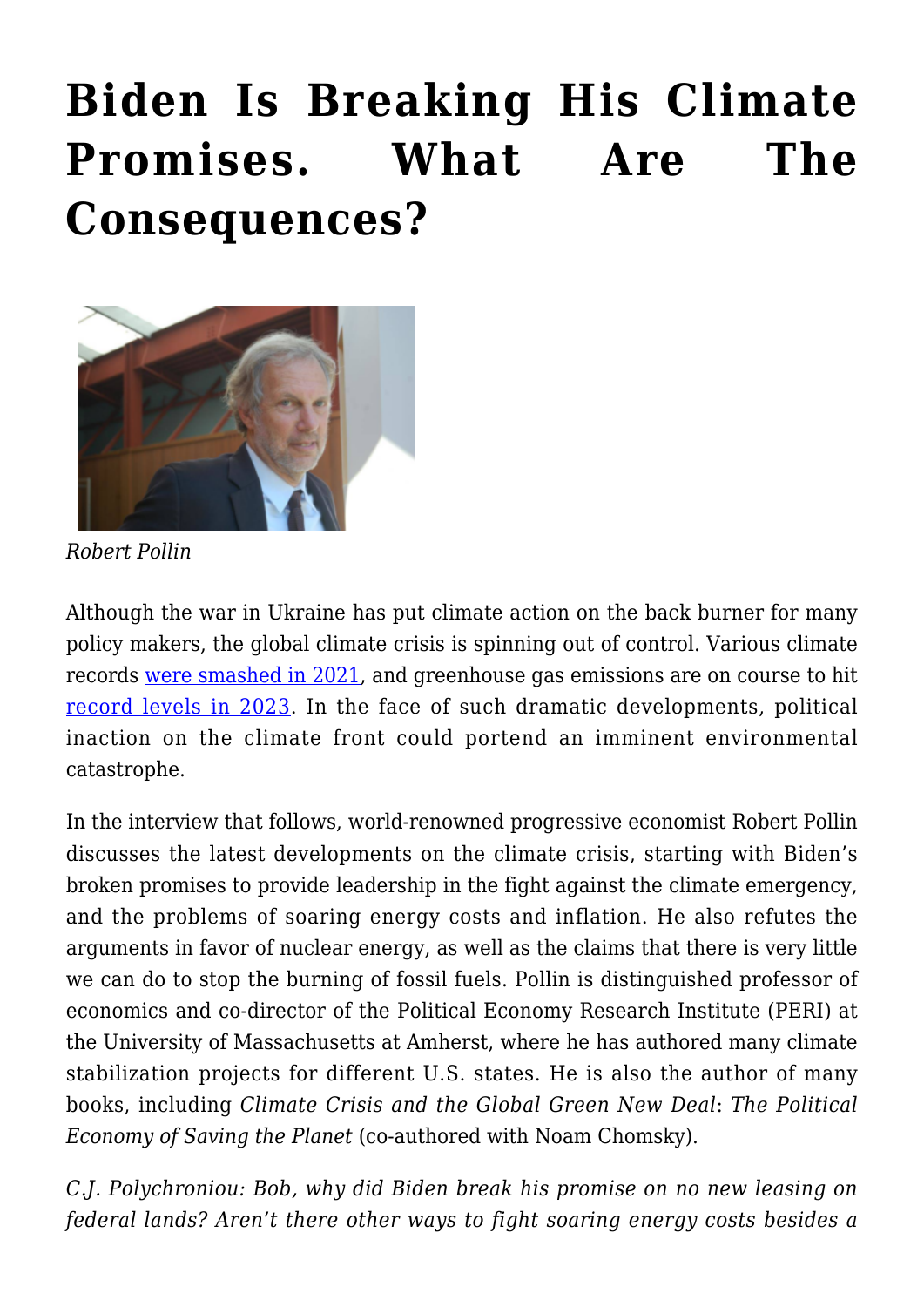## *"drill, baby, drill" policy? And will record high gas prices actually be solved by drilling more?*

*Robert Pollin:* The Biden administration announced last April 15 that it would lift the executive order it had established in January 2020 that imposed a temporary ban on auctioning off federal lands for oil and gas leasing. This is despite the fact that, as a presidential candidate, Biden [pledged](https://www.nytimes.com/2022/04/15/climate/biden-drilling-oil-leases.html), "And by the way, no more drilling on federal lands, period. Period, period, period." So much for even Biden's most emphatic campaign promises.

One excuse that the administration has given for Biden's flip-flop is that a federal judge in Louisiana had struck down the January 2020 executive order. However, Biden could have easily delayed the awarding of new drilling permits indefinitely by fighting the judge's order in court. Biden chose not to do this. The administration's excuse here is that, in the immediate, Biden has had to focus on pushing down energy prices and overall inflation. The administration claims that opening up federal lands for drilling will increase oil and gas supply and thereby counteract the sharp oil and gas price increases that have prevailed since over the past year.

Specifically, the average retail price of gasoline has [risen nearly 150 percent](https://fred.stlouisfed.org/series/GASREGCOVW) over the past year, from an average of \$1.77 per gallon over May 2021 to \$4.23 from May 1–23 this year. This spike in gasoline prices, along with rise in heating oil prices, has, in turn, been the single biggest driver causing overall U.S. inflation to rise by 8.3 percent over the past year, the [highest U.S. inflation rate in 40 years.](https://www.bls.gov/cpi/)

Without question, we face serious problems with surging oil and gas prices and overall U.S. inflation. But it is also obvious that expanding drilling on public lands will have precisely *zero impact* on oil prices over the next year or two, if at all. This is because any supplies that could be produced through new drilling on federal lands [will not become available](https://www.eia.gov/todayinenergy/detail.php?id=41253) in the retail energy market for at least 1 to 2 years. In addition, the amount of new oil and gas supplies that could *ever* come onstream from these projects would be minuscule as a share of the overall global energy market.

The Biden administration certainly must know all this. Their policy reversal is therefore all about optics — they want to convey the impression that they are taking strong measures to fight high gas prices, even while, in fact, they are doing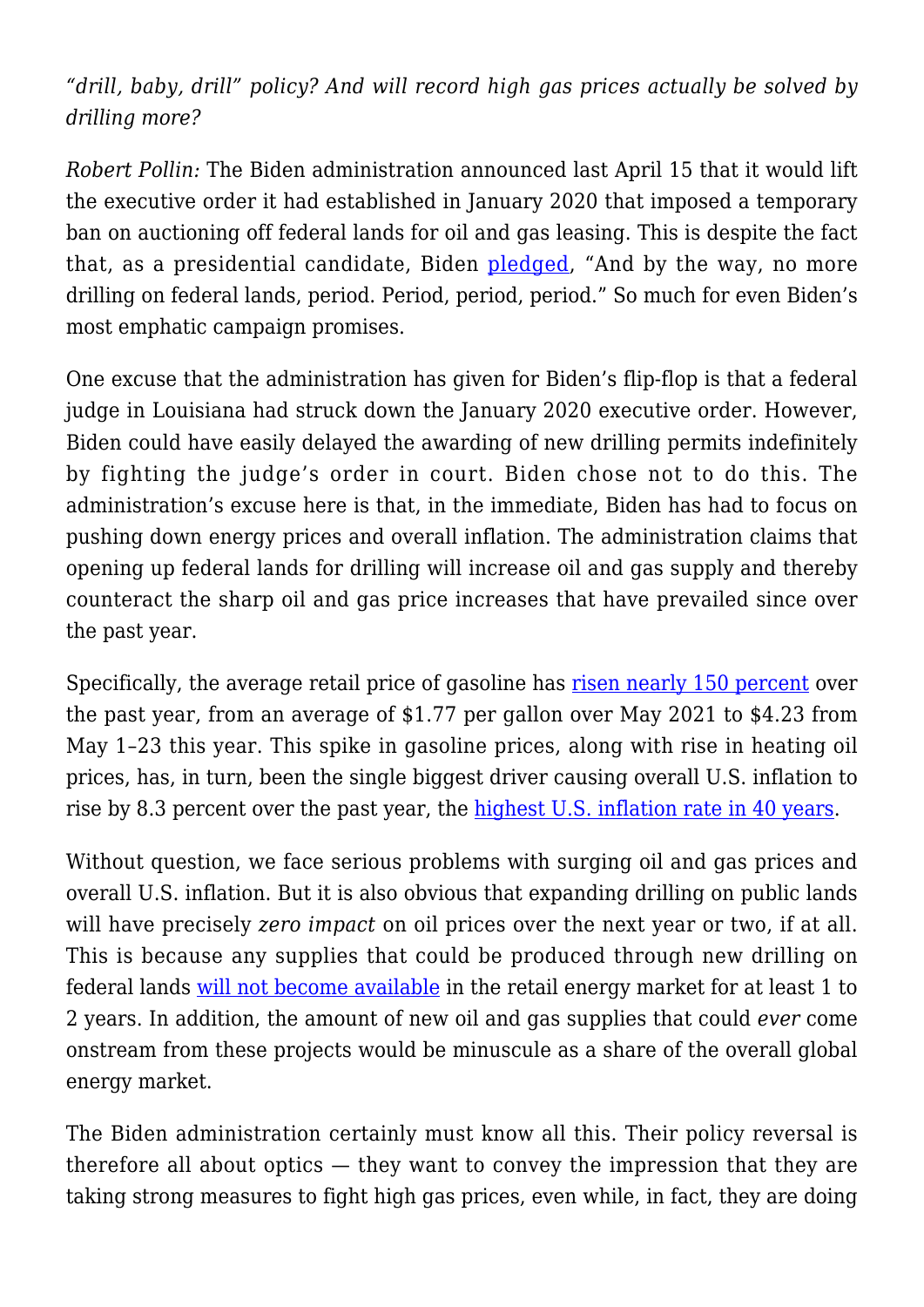no such thing. This Biden strategy is especially damaging since, rather than straining now so ineptly to manipulate public opinion, they could instead get serious to enact effective measures that can both fight climate change and protect people's living standards against the vagaries of the global oil market.

Getting serious has to begin with the recognition that if we are going to have any chance of meeting the goals of the Intergovernmental Panel on Climate Change (IPCC) for climate stabilization  $-$  i.e., a 50 percent reduction of carbon dioxide (CO2) emissions by 2030 and zero CO2 emissions by 2050 — then we have to maintain a hard commitment to phasing out fossil fuel consumption every year, with no backsliding permitted  $-$  i.e., "period, period, period." This is because burning oil, coal and natural gas to produce energy is by far the largest source of CO2 emissions globally and therefore the biggest driver of climate change. At the same time, the world now depends on fossil fuels to meet 80 percent of global energy demand. We should therefore assume that short-term crises will regularly emerge in which, similar to the current situation, the imperatives of climate stabilization will appear less pressing than keeping energy supplies abundant and prices low. We need to be prepared to meet these inevitable short-term crises without ending up, each time, clinging to our current dependency on fossil fuels.

Within this context, any measure now to push fossil fuel prices back down would be moving us in the wrong direction, since lower fossil fuel prices will encourage greater fossil fuel consumption. Rather, on behalf of saving the planet, we actually need all fossil fuel prices to remain high, and indeed, if anything, to increase still further. This is because high prices for oil, natural gas and coal will discourage consumers from buying fossil fuels to meet their energy needs. High fossil fuel prices will also incentivize efforts to build a new energy infrastructure, whose two pillars will be high efficiency and renewable energy, in particular solar and wind power. A high-efficiency renewable energy-dominant infrastructure will, among other things, [deliver cheaper energy](https://peri.umass.edu/publication/item/1032-green-new-deal-for-u-s-states) than our current fossil fuel-dominant system. But that cannot happen in an instant. In the meantime, we cannot allow working class and middle-class people to experience cuts in their living standards right now through high fossil fuel prices while oil companies' profits explode. How can we effectively address these equally valid, though competing, considerations?

For the immediate, the federal government should provide people with energy tax rebates to compensate them against the impacts of any temporary spikes in energy prices. One specific proposal along these lines that has been introduced in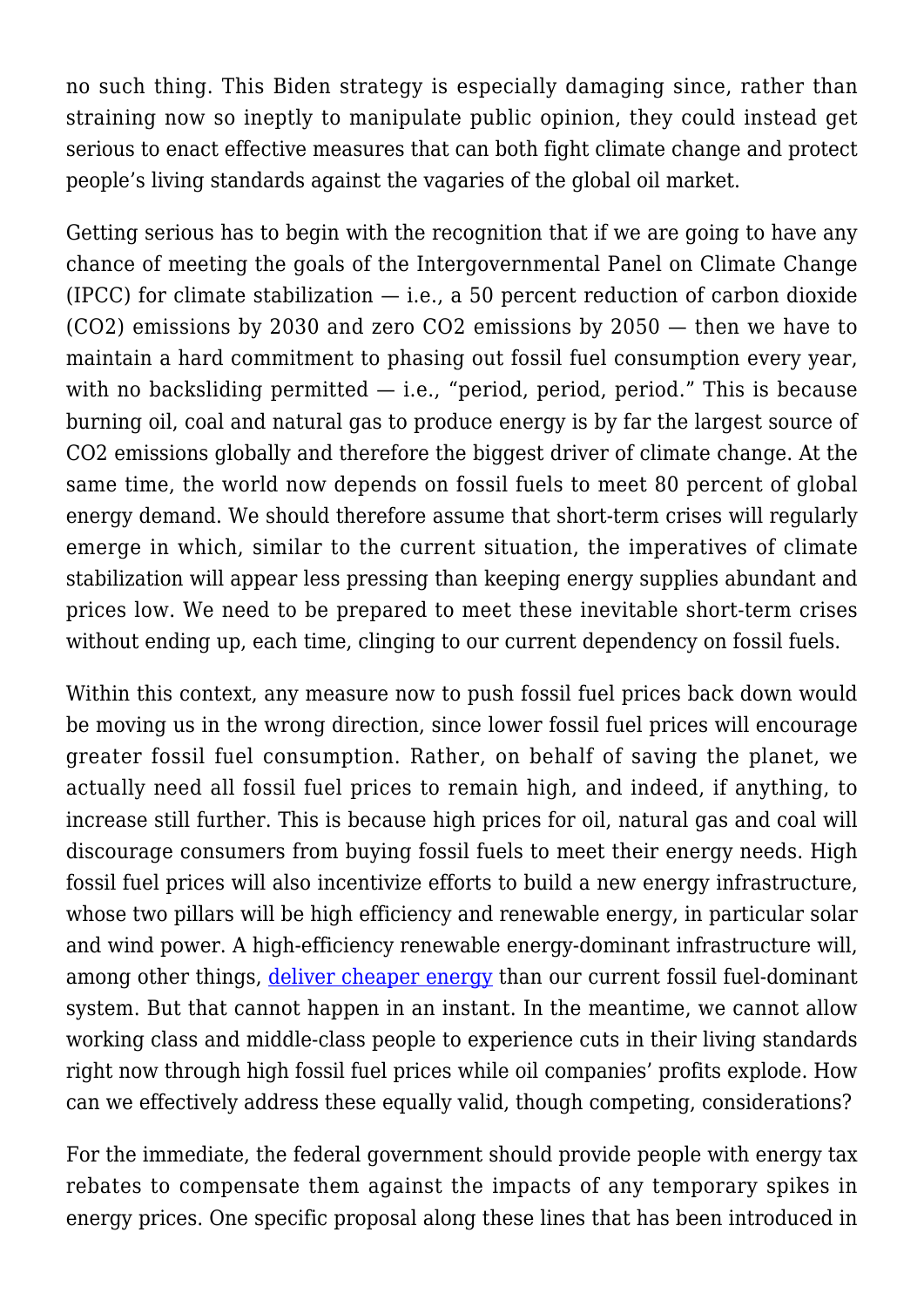both the U.S. Senate and House of Representatives is a "[windfall profits tax"](https://thehill.com/policy/energy-environment/3471820-progressives-seize-on-quarterly-oil-profits-to-call-for-windfall-tax/) on the oil companies' current levels of outsized profits resulting from the price spikes. Under the Senate version of this measure introduced by Sen. Sheldon Whitehouse, the oil companies would be taxed at half the difference between the current retail oil prices and the average pre-pandemic price between 2015 and 2019.

The average price of gasoline between 2015 and 2019 was \$2.37 per gallon. Based on the average market price of \$4.23 per gallon between May 1-23, the Senate version of the tax would amount to 93 cents per gallon (i.e. (\$4.23 –  $\text{\$2.37\}/2 = \text{\$0.93.}$  This calculation assumes no further adjustment for inflation). Over a year, the tax would generate a total of roughly \$130 billion based on current [gasoline consumption levels](https://www.eia.gov/tools/faqs/faq.php?id=23&t=10), according to my calculations. These revenues would then be channeled into compensating consumers for the spike in their energy bills. Every U.S. resident would receive nearly \$400 if revenues from the tax were distributed equally to everyone. A family of four, including, for example, an infant and a grandma, would therefore receive almost \$1,600 in rebates.

A still more basic solution here would be for the government to [take over](https://prospect.org/environment/nationalize-us-fossil-fuel-industry-to-save-the-planet/) the U.S. fossil fuel industry. Under a nationalized fossil fuel industry, the necessary phaseout of fossil fuels as an energy source can proceed in an orderly fashion. The government could then set fossil fuel energy prices to reflect the needs of both consumers and the imperatives of the clean energy transition. At present, the U.S. government could purchase controlling interest in the three dominant U.S. oil and gas companies — Exxon/Mobil, Chevron and Conoco — for about \$350 billion. This would be less than 10 percent of the \$4 trillion that the Federal Reserve pumped into Wall Street during the COVID crisis. More generally, these costs should be understood as trivial because nationalization would end these corporations' relentless campaign of sabotaging the clean energy transition.

The economic and ecological logic of oil nationalization are straightforward. But clearly, the politics of actually pulling this off now are nearly impossible. By contrast, the windfall profit tax approach is within the outer reaches of current political feasibility.

*The war in Ukraine has generated interest in nuclear energy. In fact, the EU has opted to label nuclear, as well as gas, as green energy investments. While it takes*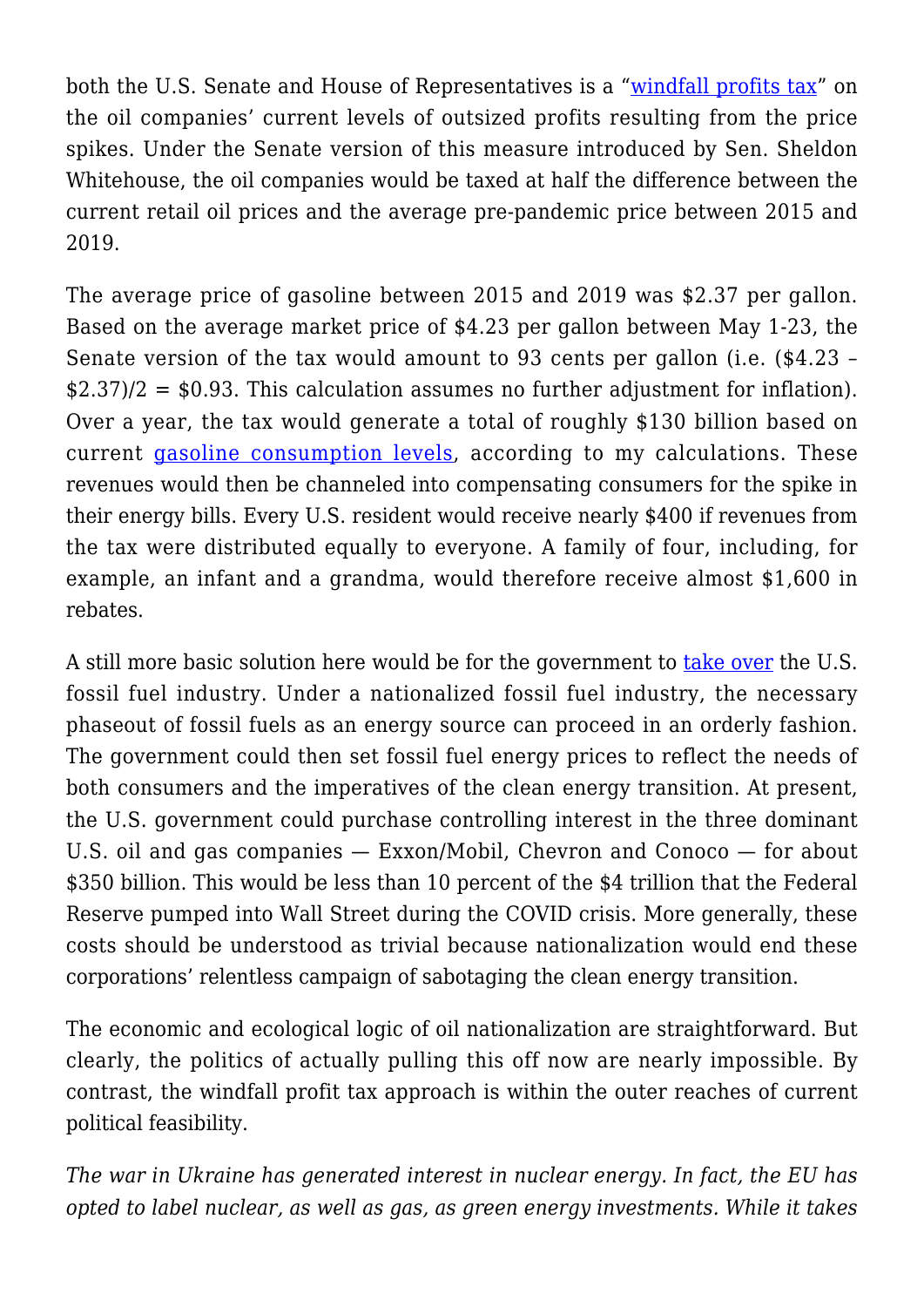*a bizarre leap to label an energy source associated with risks as sustainable, what about nuclear energy's economic aspects? Are there economic benefits?*

In terms of advancing a viable climate stabilization project, nuclear energy does provide the important benefit that it can produce electricity in abundance without generating CO2 emissions or air pollution of any kind. But even allowing for this benefit, we need to first consider the risks you mention with nuclear energy. Because these risks are so severe, addressing them [must supersede](http://dollarsandsense.org/archives/2022/0322pollin.html) any economic considerations.

These risks were brought into sharp focus in the early phases of Russia's invasion of Ukraine. That is, in one of its first offensive operations on February 24, the Russian military seized control of the Chernobyl nuclear power plant, which is located about 60 miles north of Kyiv in Ukraine. In 1986, when Ukraine was still part of the Soviet Union, Chernobyl was the site of the most severe nuclear power plant accident in history. An explosion blew the lid off of one of the plant's four operating nuclear reactors. This released radioactive materials into the atmosphere that spread throughout the region. Despite this disaster, the other three reactors at Chernobyl continued operating until 2000.

The other three reactors did cease operating in 2000. But the site still houses more than 20,000 spent fuel rods. These rods must be constantly cooled, with the cooling system operating on electricity. If the system's electrical power source were to malfunction, the spent fuel rods could become exposed to the air and catch fire. This would release radioactive materials into the atmosphere. Once released, the radioactive materials could again spread throughout the region and beyond, as they did in 1986. This is low-probability but [by no means a zero](https://abcnews.go.com/US/wireStory/explainer-latest-scare-chernobyl-plant-83347925)[probability scenario.](https://abcnews.go.com/US/wireStory/explainer-latest-scare-chernobyl-plant-83347925)

On March 3, the Russian miliary also took control of the Zaporizhzhia nuclear plant, the largest in Europe. According to a [March 11 report on](https://www.npr.org/2022/03/04/1084477966/nuclear-power-plant-zaporizhzhia-ukraine) *[NPR](https://www.npr.org/2022/03/04/1084477966/nuclear-power-plant-zaporizhzhia-ukraine)*, "Russian forces repeatedly fired heavy weapons in the direction of the plant's massive reactor buildings, which housed dangerous nuclear fuel." All military actions at or near the plant create further danger of the plant's operations becoming compromised. As with Chernobyl, this could then lead to radioactive materials being released into the atmosphere.

Nuclear disasters at both Chernobyl and Zaporizhzhia are therefore active threats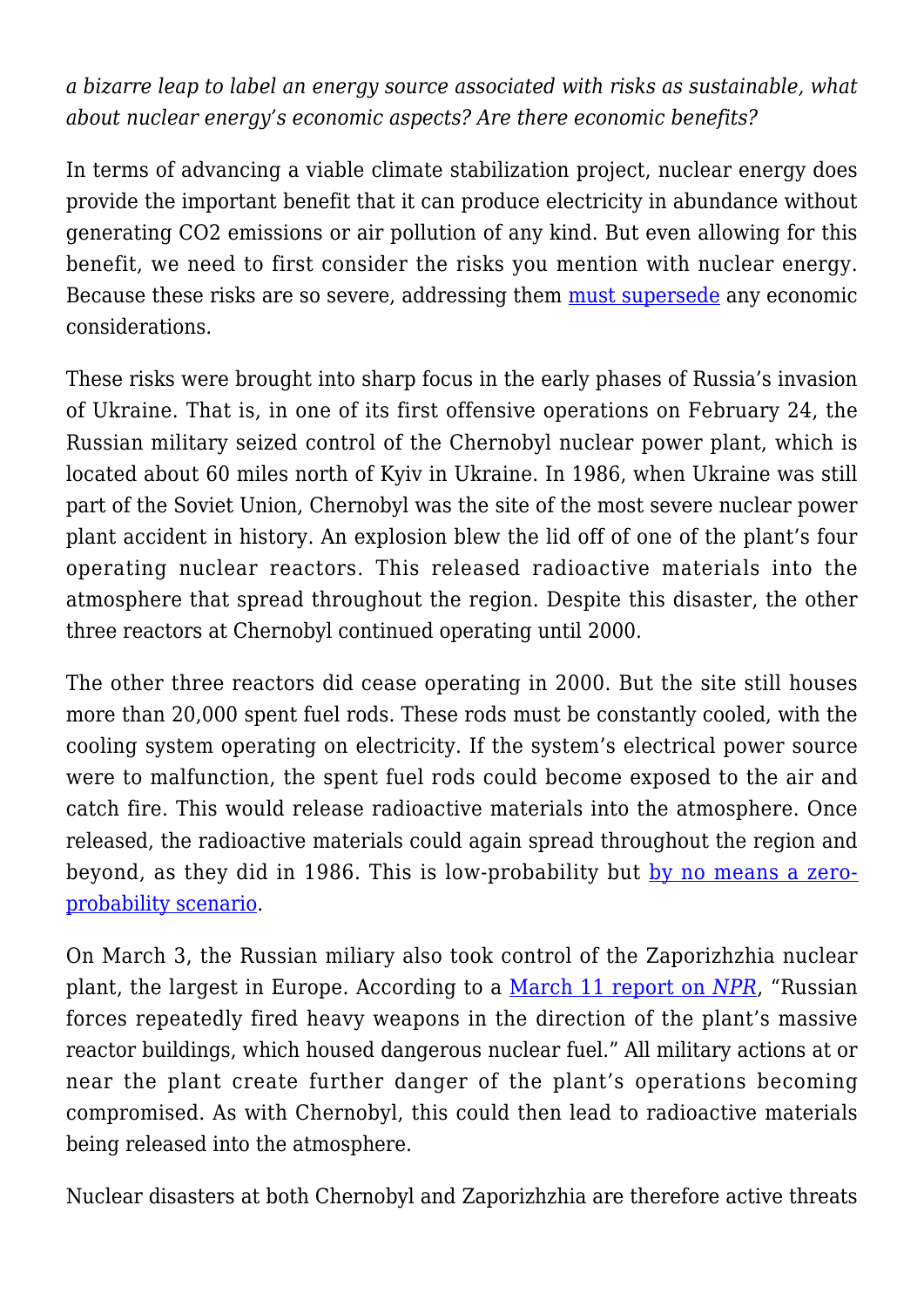right now. In addition, the war is compromising the security systems that operate to protect both sites. The fact that both sites have become combat zones means that they are more vulnerable to attacks from non-state actors, including terrorist organizations of any variety. The aim of such organizations in breaching security at Chernobyl or Zaporizhzhia would almost certainly include gaining access to materials that would [enable them to produce homemade nuclear weapons.](https://www.jstor.org/stable/25097844) At the least, they would be positioned to threaten the release of radioactive materials.

Even given these unavoidable dangers, we still might want to prioritize nuclear energy as an alternative to fossil fuels if the economic benefits were overwhelming. In fact, [according to the U.S. Energy Department,](https://www.eia.gov/outlooks/aeo/pdf/electricity_generation.pdf) the costs of generating a kilowatt hour of electricity from nuclear energy are now more than twice as high as those from solar panels or onshore wind. Moreover, the costs of renewables, especially solar, have been falling sharply over the past decade, with further large cost reductions likely. By contrast, nuclear is on a "negative learning  $curve'' - i.e.,$  the costs of nuclear energy have been rising over time. This is mostly because minimizing the risks with nuclear as much as possible requires spending billions of dollars on safety provisions for a single average-sized reactor. This is why the huge multinational firm Westinghouse, which, for decades, had been the global leader in building nuclear plants, was forced to file for bankruptcy in 2017.

In short, there is no viable economic case in support of nuclear energy as an alternative to building a new global energy system whose foundations are high efficiency and renewables. There are significant challenges to address in creating a high-efficiency and renewable-dominant system, starting with the problems created by solar and wind intermittency  $-$  i.e., the fact that wind doesn't blow and the sun doesn't shine all day at any given location. But none of these problems are insurmountable, and certainly none of them create anything like the existential risks that we inevitably face with nuclear energy.

*There are certain scientists out there who contend that it is unrealistic for the world to expect to halve emissions by 2030, as the latest UN climate report states that we must do if we are to avert catastrophic global heating. Is this really an unrealistic goal, as someone like Vaclav Smil claims it is? And what about the argument, made by Smil and others, that if we abandoned the use of fossil fuels, we would end up with a global energy crisis?*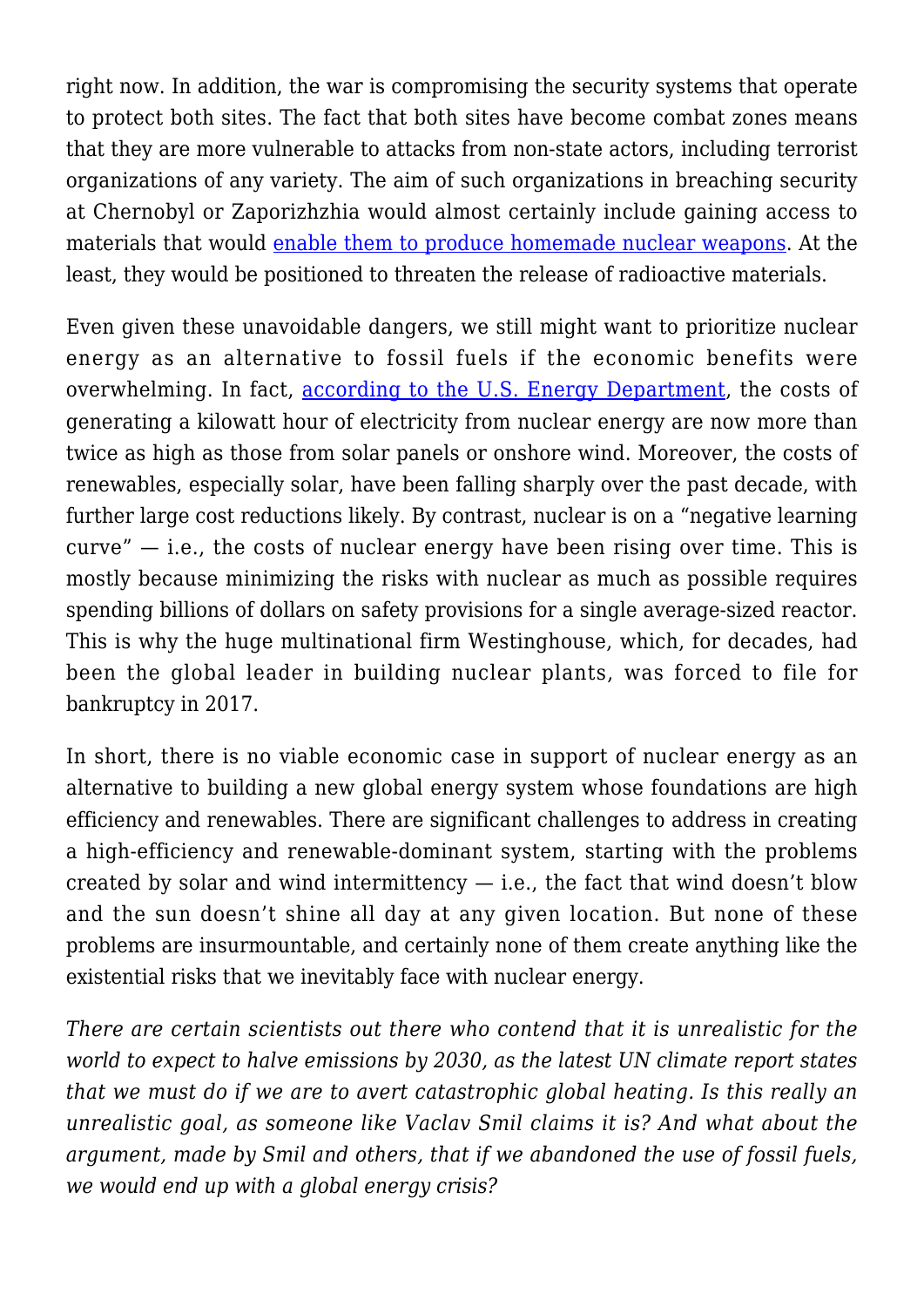*The New York Times* [recently published](https://www.nytimes.com/interactive/2022/04/25/magazine/vaclav-smil-interview.html) an extensive interview with the environmental scientist Vaclav Smil titled "This Eminent Scientist Says Climate Activists Need to Get Real." By "getting real," Smil argues that climate activists, and everyone else, need to face the fact that we will never hit the IPCC's emission reduction targets — the 50 percent CO2 emissions cut by 2030 and reaching zero emissions by 2050. This is because, as Smil puts it, "People will eat pork bellies and drink a liter of alcohol every day because the joy of eating pork belly and drinking surpasses the possible bad payoff 30 years down the road." And further: "There are billions of people who want to burn more fossil fuel. There is very little you can do about that. They will burn it unless you give them something different. But who will give them something different?"

Smil's perspective gives no credence to at least two huge and obvious points, which makes it especially odd that the *Times* would give his views such prominence. The first is that the IPCC's emissions reduction targets can hardly be considered as in any way analogous to lifestyle choices like eating pork bellies and drinking alcohol. The IPCC established these targets based on the body of scientific evidence, which concludes that the targets must be achieved for us, the human race, to have any chance of avoiding the most severe consequences of climate change. With daytime temperatures in parts of India and Pakistan [currently reaching 120-1240 Fahrenheit,](https://www.bbc.com/news/world-asia-india-61242341) do we need any more reminders of what we are facing right now with climate change?

The second point is that advancing a global clean energy transformation is certainly technically and economically feasible, as we have [discussed at length](https://www.versobooks.com/books/3239-climate-crisis-and-the-global-green-new-deal) many times.

It can be accomplished within a viable global Green New Deal project that can also deliver expanding decent work opportunities, rising mass living standards, and dramatic reductions in poverty in all regions of the world. It is true that we cannot eliminate fossil fuels immediately, given that they currently supply 80 percent of all global energy needs. But we can eliminate fossil fuels entirely within 20 to 25 years through the global Green New Deal. It is simply a matter of political will. To build that political will, we cannot be distracted by empty pronouncements from the likes of Vaclav Smil, just as we cannot permit politicians, starting with Joe Biden, to toss aside their promises on climate action whenever such promises become temporarily inconvenient.